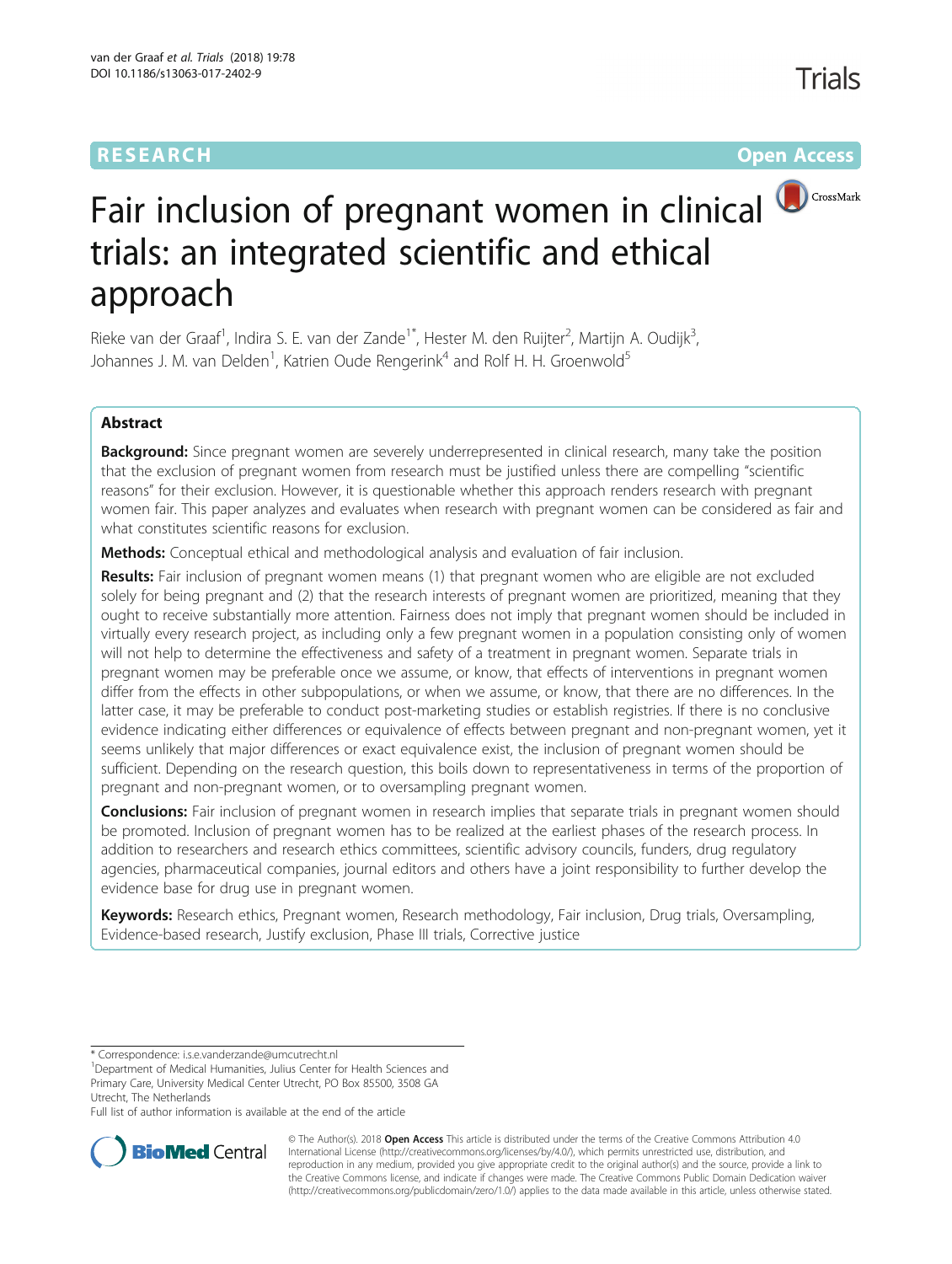# Background

The development of drugs for obstetric and nonobstetric illnesses for pregnant women is a slowly evolving process. Even though more than half of pregnant women take (prescription) medications during pregnancy for both obstetric and non-obstetric indications [[1, 2](#page-7-0)], there has always been a widespread reluctance to include pregnant women in clinical research due to, among other issues, potential harm to the fetus. Although sound data are unfortunately lacking, there are estimates that the total percentage of women who take medications during pregnancy, either prescribed or overthe-counter, may currently be as high as 64–90% [\[2](#page-7-0)–[5](#page-7-0)]. Common medications include painkillers, antibiotics, asthma, sleep and anti-nausea medications [[6\]](#page-7-0).

If drugs are tested in pregnant women, studies usually concern investigator-initiated studies of long-existing and long-used medications (that were previously approved for non-pregnant conditions) that are now tested for effectiveness during pregnancy and labor, such as a low-dose aspirin to prevent spontaneous preterm labor. The results of these studies seldom lead to registrations for new indications during pregnancy, but at best to evidence for off-label use. Innovative drugs for pregnant women are rarely developed. As refraining from taking medication during pregnancy could also harm the mother and the fetus, in the past decades regulators, bioethicists and researchers seemed to have reached consensus that the inclusion of pregnant women in research should be promoted [\[7](#page-7-0)–[12\]](#page-8-0). Extrapolation of data from studies conducted in men and non-pregnant women is often uncertain, as pregnancy alters the way that drugs are metabolized by the body and act on the body in a fashion difficult to predict from the pharmacokinetics and pharmacodynamics of non-pregnant groups [[1, 11](#page-7-0), [13](#page-8-0), [14\]](#page-8-0). Risk-benefit profiles are likely to differ as well [\[8](#page-7-0)]. Gathering conclusive data in order to develop effective treatments for pregnant women with acute or chronic non-obstetric illnesses, as well as innovative medications for obstetric illnesses, therefore, requires research in pregnant women.

The poor evidence base for drug use in pregnancy is widely regarded as unfair [[9](#page-7-0)]. Already in 1993 the Council for International Organizations of Medical Sciences claimed that the exclusion of pregnant women as a class is unjust [[12\]](#page-8-0), and in 1994, the Office of Research on Women's Health (ORWH) of the Department of Health and Human Services (DHHS) in the United States endorsed the view that pregnant women are to be presumed eligible for participation in clinical research and stated that pregnant women ought to be "fairly enrolled" in clinical research. This view was later supported by regulatory agencies (US Food and Drug Administration (FDA) and the European Medicines Agency (EMA)) [[15](#page-8-0)–[17](#page-8-0)], the US Institute of Medicine [[18\]](#page-8-0), and by many individual bioethicists. Despite this longstanding consensus on the need to include pregnant women in clinical research, the situation has not significantly changed since 1994. Exclusion of pregnant women from research is still common practice [\[19](#page-8-0), [20\]](#page-8-0). A recent review demonstrated that between 1960 and 2013 only about 1% of pharmacokinetic clinical trials were conducted for pregnant women, and the ones that were undertaken had a strong focus on acute labor and delivery issues [\[21](#page-8-0)]. Not surprisingly, a 2011 study on all medications approved by the FDA from 1980 to 2010 found that 91% of the medications approved for use by adults did not have sufficient data on safety, efficacy and fetal risk of medication taken during pregnancy [\[22\]](#page-8-0). At the same time, the number of pregnant women who take medications, as well as the number of medications that these pregnant women take, has increased [[6](#page-7-0), [21](#page-8-0)].

Evidently, even after the awareness of "fair enrollment," pregnant women remain poorly represented. Among the different reasons for the continuous underrepresentation is the problem that guidelines are ambiguous with respect to if, and when, pregnant women should be included in clinical research and what renders their inclusion fair [\[23](#page-8-0)–[26](#page-8-0)]. Many scholars and guidelines currently take the position that fairness comes down to the demand to justify the exclusion of pregnant women from research unless there are compelling "scientific reasons" for their exclusion [[9,](#page-7-0) [25](#page-8-0), [27](#page-8-0), [28\]](#page-8-0). It is questionable whether this approach to fairness renders research with women fair, since it has now transformed from the one extreme (no inclusion) to having to justify exclusion except when scientific reasons exist. Furthermore, apart from clear-cut cases, such as shown teratogenicity in preclinical studies or unfavorable high risks for the pregnant woman or the fetus, it is unclear what constitutes a scientifically compelling reason to exclude pregnant women. The National Institutes of Health's Policy and Guidelines on the Inclusion of Women and Minorities as Subjects in Clinical Research (2001 amendment) is currently the most elaborated guidance document to clarify this "scientific reason" in relation to clinical research in women [[29\]](#page-8-0). Nevertheless, we will argue below that this document has methodological and ethical shortcomings when applied to *pregnant women*. Therefore, the aim of this paper is to analyze and evaluate when research with pregnant women can be considered as fair and what constitutes scientific reasons for exclusion.

# Methods

We will first perform a conceptual ethical analysis of fair inclusion and then look at fair inclusion from an integrated ethical and methodological perspective by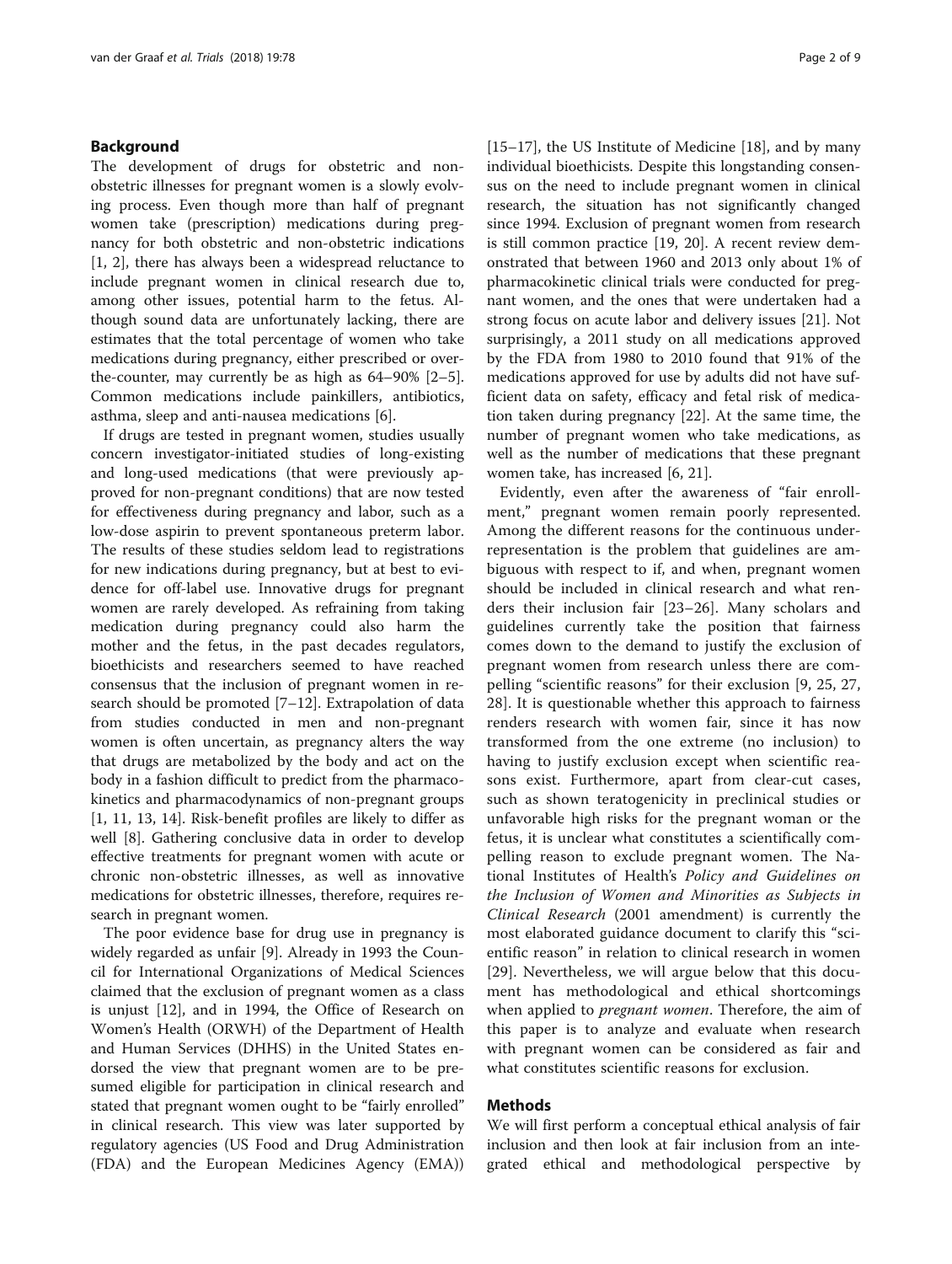applying the National Institutes of Health (NIH) Policy document to pregnant women.

It is important to note that we assume that scientificand justice-based reasons are highly integrated and in principle not easy to distinguish. If research is not designed in a scientifically rigorous manner, participants may unnecessarily be exposed to research risks [[30\]](#page-8-0). We will focus primarily on phase III drug research and we assume that a phase III trial is always preceded by sufficient phase I and phase II trials in pregnant women in order to obtain safety and dosing data to be able to expect that the drug is, and will remain, safe enough in pregnant women, and that, therefore, the risk of serious adverse effects is low. We will not touch upon the level of evidence needed to be able to conduct trials in pregnant women, nor on timing of trials in pregnant women and hence also not on trial designs and models that may speed up knowledge generation in this field. Finally, although our paper focuses primarily on the interests of pregnant women, the findings may also be of relevance to other underrepresented groups including breastfeeding women.

## Results

#### Conceptual ethical analysis of fair inclusion

Fair inclusion of study participants in research is one of the core principles of human subjects research [\[30](#page-8-0)]. Scandals and tragedies in the past have significantly determined the interpretation of fair subject selection. High-risk research with populations that were "readily available," such as illiterate, marginalized and powerless groups, has taught us that the scientific objectives of a study and not the "compromised" position nor the "ease of manipulation" should determine the choice of the study population [\[27, 30\]](#page-8-0). At the same time, sometimes as a result of an attempt to protect those groups that are easy to recruit, they are categorically excluded which has led to substantial gaps in knowledge about the treatment for conditions that affect these frequently excluded or underrepresented groups, such as children and incompetent persons [\[27\]](#page-8-0). Pregnant women take an interesting position among these underrepresented groups since they have not been excluded because of their ease of manipulation but because tragedies with medications that have *not been* studied in pregnant women, particularly thalidomide and diethylstilbestrol (DES), have caused widespread resistance to test medications in this population [[31](#page-8-0)]. However, the response is the same, the scandals have caused underrepresentation and, therefore, exacerbation of knowledge gaps. Therefore, many currently propose to justify exclusion as a way to promote inclusion unless there is a sound scientific reason not to include them.

The demand to justify exclusion of subpopulations is typically grounded in two principles of justice [\[18](#page-8-0), [32](#page-8-0)]. Sometimes having to justify exclusion is seen as justice as equity, meaning that eligible people should be included without regard to age, gender, race, economic status, or ethnicity. Justice as equity applies to the level of individual research projects, meaning that in every research project pregnant women should be treated as equal to other potentially eligible research participants. As a result, some argue that pregnant women should, unless there are scientific and ethical reasons not to do so, be routinely included [\[33](#page-8-0), [34](#page-8-0)]. Fair inclusion may also be regarded as a form of *corrective justice*, meaning that we should prioritize the inclusion of minorities as long as they have been, and continue to be, underrepresented in research. Mastroianni and colleagues argue that "justice may require a policy of preferential treatment toward these specific areas in order to remedy a past injustice and to avoid perpetuating that injustice" [\[18](#page-8-0)]. For pregnant women specifically, it has been claimed that "justice supports the dedicated use of public funds to redress the lack of data about treatments during pregnancy" [\[35](#page-8-0)]. This second approach to justice may apply to researchers of specific projects and companies applying for marketing authorization of a drug, but may also be directed at an (inter)national level, applying to funding agencies and governments to promote programs that stimulate research that responds to the health needs of pregnant women [[18](#page-8-0), [32](#page-8-0)].

Mastroianni and colleagues discern a third approach to fair inclusion, which aims to fairly benefit all people regardless of their sex or gender and class. According to their third approach, a national research agenda must actively promote research in all areas. As we see it, this third approach is a mixture of the two forms of justice that we have just discerned since it implies that there is no a priori reason not to benefit pregnant women who participate in research (equity) and that specific agencies in a society may be designated to ensure that the interests of women are sufficiently promoted (corrective justice). In addition, the third approach focuses on a just distribution of benefits. This aspect has been disregarded in our paper since we primarily discuss inclusion and exclusion.

It is important to note here that factual inclusion of pregnant women will, as is the case for any research group, also be determined by other ethical considerations such as the potential of pregnant women to give voluntary informed consent and whether the risk-benefit ratio of a study is favorable [[18](#page-8-0)]. For example, due to unknown risks, planning a trial in pregnant women and exposing larger numbers of pregnant women would only be warranted if drug dose and drug safety is sufficiently established in the non-pregnant population. However, for the purposes of this paper we have only considered the implications of the fair inclusion requirement as such, assuming that all other relevant ethical principles apply equally [\[30](#page-8-0)].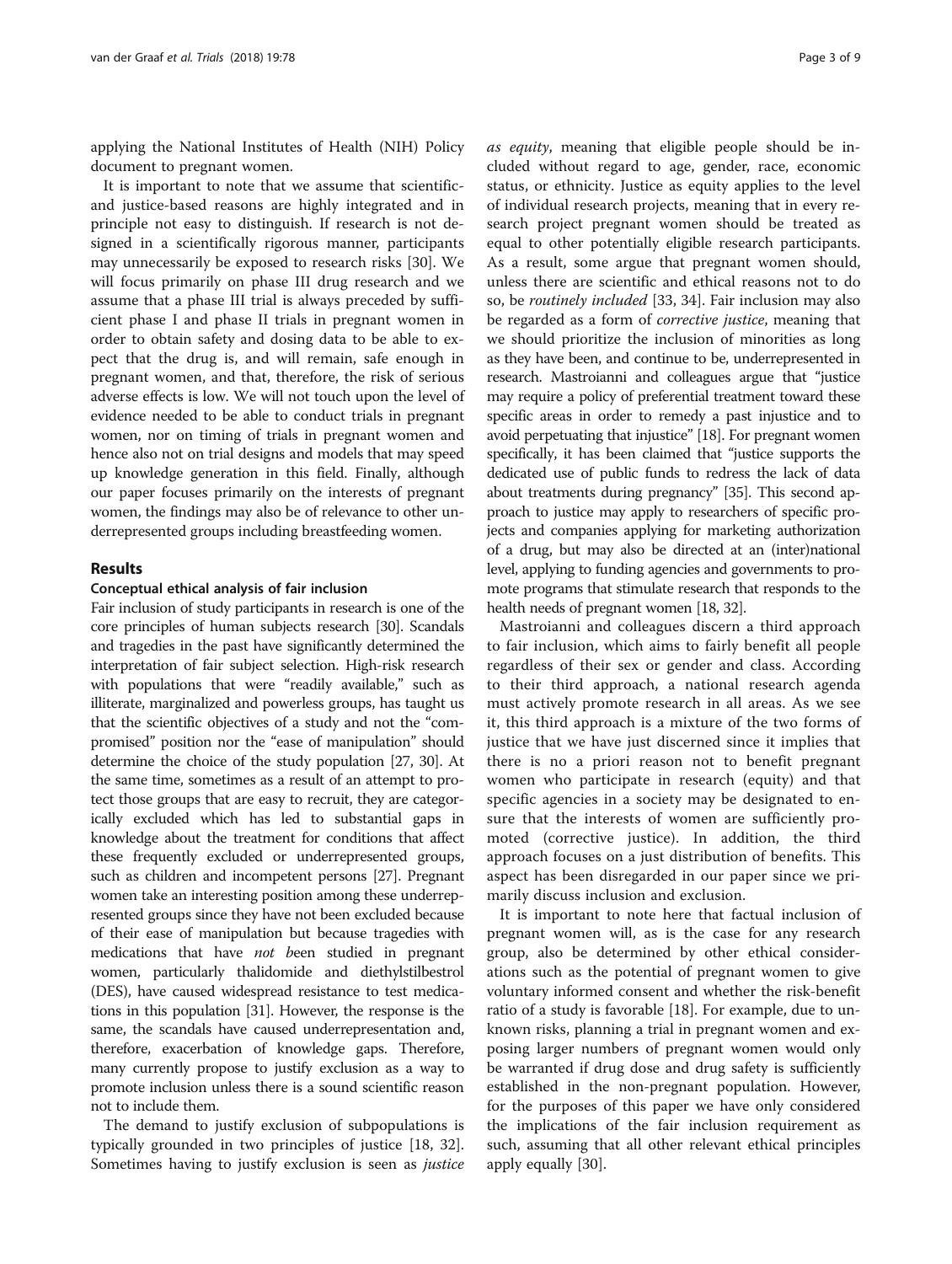# Fair inclusion of pregnant women from an integrated ethical and methodological perspective

As we argued above, the NIH Policy document seems to be the most elaborated document that discusses the scientific reasons for the exclusion of subgroups. At the same time, although the document focuses on women and minorities, we may over-interpret the document when applying it to pregnant women since the NIH has some specific guidance on the inclusion of pregnant women [\[36](#page-8-0)]. Yet, this specific guidance on the inclusion of pregnant women lacks the criteria mentioned in the NIH Policy document on women and minorities [\[29](#page-8-0)]. Therefore, we use the insights in the policy document on women and minorities and consider to what extent these insights can identify legitimate scientific reasons for excluding pregnant women from research. Moreover, before we apply the policy document it is important to note that the NIH Revitalization Act that led to the NIH Policy document has been extensively evaluated from an ethical and legal perspective, but less so from a methodological perspective [\[18\]](#page-8-0). Thus, our paper is one of the first attempts to evaluate insights that have existed for a long time and to consider to what extent they are applicable to our discussion on scientific reasons to exclude pregnant women. The NIH Policy document presents three scenarios in which (non-pregnant) women and minorities should (not) be included in clinical research (Table [1\)](#page-4-0). In an earlier article we have described our position towards inclusion of these subgroups in research [[32](#page-8-0)]. Below we will summarize this position, and elaborate on it by applying the position to the inclusion of pregnant women in phase III drug research in these three scenarios. In particular, we will evaluate what constitutes a "scientific reason" to justify the exclusion of pregnant women.

# Relevant differences exist (NIH scenario 1)

In this scenario we "know" (meaning that we are very confident) that the (un)intended effects of the intervention differ between non-pregnant women and pregnant women, yet safety (whether it has unwanted side effects) and efficacy are unknown in magnitude. If we are confident that the effects will differ between women who are pregnant and women who are not, one overall effect estimate based on a study population that is a mixture of these two groups will be little informative and applies neither to pregnant nor to non-pregnant women. The estimated overall effect will apply only to a population with a similar distribution of pregnant and non-pregnant women. In such a situation, indeed, the NIH Policy document advises the setting up different trials or to conduct one trial with two objectives (i.e., investigate the effect in pregnant and non-pregnant women separately, but within the same trial). Thus, if,

prior to conducting a trial, it is evident that the effects of an intervention will differ between pregnant and nonpregnant women, running a trial in a group of women, a proportion of whom are pregnant, seems futile. Either a trial is conducted in one of these subgroups, or a larger trial is designed, with pre-specified subgroup analyses looking at the effects of the intervention in the two groups of women separately. Estimating a single overall intervention effect, in our case not taking into account the pregnancy status of a women, will in such a case be irrational.

We think that scenario 1 should be the default for clinical research with pregnant women. Because of the limited evidence about safety and efficacy of drugs in pregnant women we typically rather assume than know that differences exist. If we assume rather than know that there are differences, scenario 1 is preferred in order to avoid taking unnecessary risks and instead be on the safe side. At the same time, it does not follow from our default position that separate trials should always automatically be set up in pregnant women, where this is the case for non-pregnant women to whom the NIH Policy document applies. Pregnant women differ from the general population of women in this scenario since research risks may be different and may affect both the pregnant woman as well as the fetus. As such, research in pregnant women may at times be unwarranted due to risk considerations. Moreover, a disadvantageous result of assuming that scenario 1 should be the default position for which separate trials are preferred, is that we will never establish whether our assumed differences are factual.

Including pregnant women in a trial in a scenario-1 situation may be easier said than done. Practically, there may be reasons not to start a separate or larger trial that also includes pregnant women. To illustrate, if researchers have ample experience in studying interventions in non-pregnant women or if the budget is limited, such that a single trial answering two questions is beyond their ability, there may be no incentive to test a drug in pregnant women. Practical reasons for excluding subgroups may sound valid from a political perspective, but considerations of corrective justice should outweigh those reasons. Attention of designated third parties, such as regulators, governmentally funded research bodies and grant organizations will most likely be essential to stimulate the set-up of separate or larger trials. Corrective justice obligations may be relatively easily fulfilled in the NIH situation, which requires the set-up of different trials for women and minorities and, in our case, pregnant women, but other ethical guidelines for human subject research currently lack this requirement.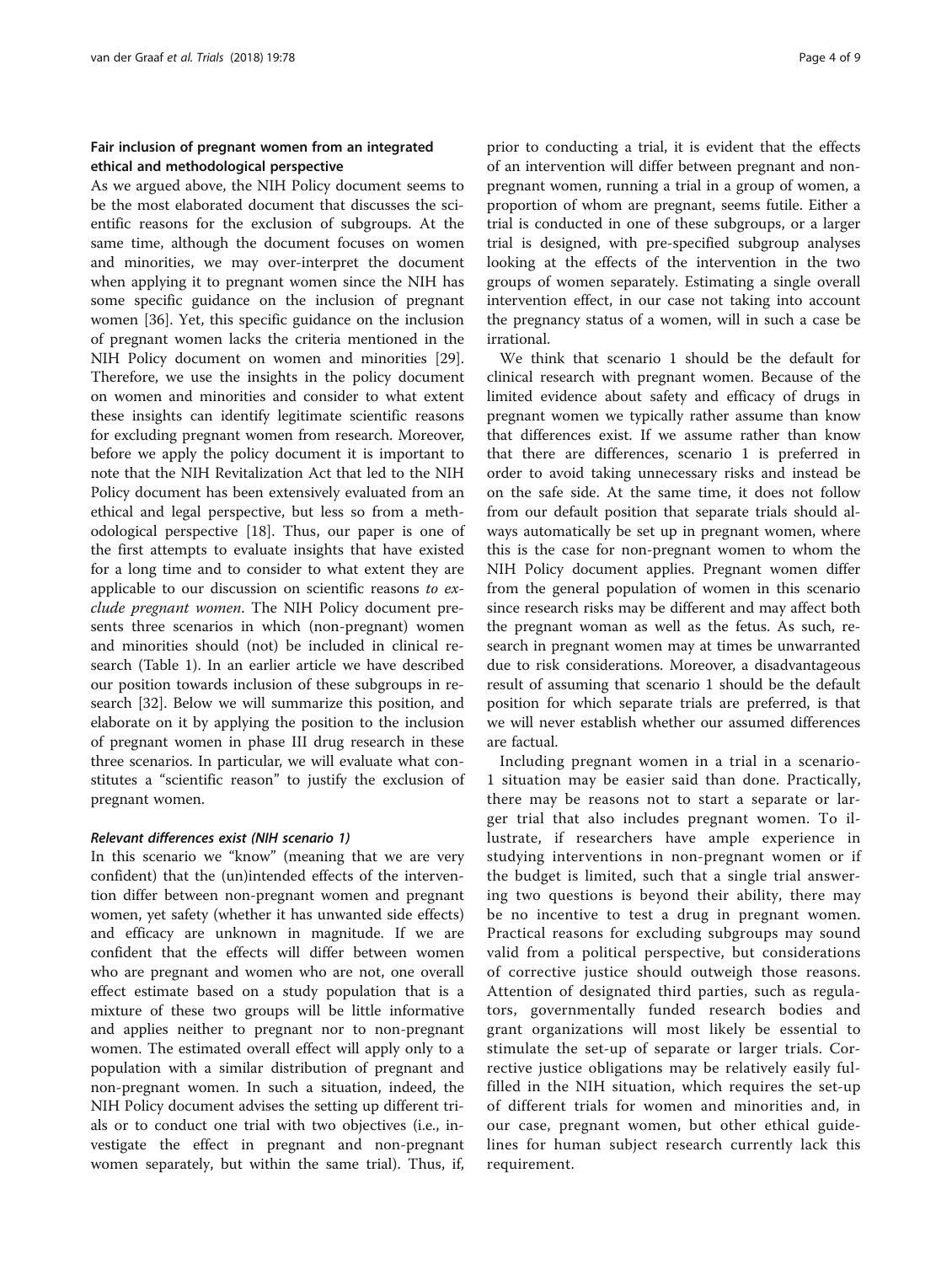# <span id="page-4-0"></span>Table 1 Sections of the National Institutes of Health (NIH) Policy document of relevance to the inclusion of pregnant women

The NIH is mandated by law (Public Health Service Act sec. 492B, 42 U.S.C. sec. 289a-2) to ensure the inclusion of women and minority groups in clinical research

Inclusion of women and minorities in NIH-sponsored research is mandated by law: "The [Director of NIH] will, subject to subsection (b) of this section, ensure that…women are included as subjects in each project of such research"…, unless the research "(1) is inappropriate with respect to the health of the subjects;(2) is inappropriate with respect to the purpose of the research; or (3) is inappropriate under such other circumstances as the [Director of NIH] may designate"

Section C: Design of clinical trials In the case of any clinical trial in which women or members of minority groups will under subsection (a) of this section be included as subjects, the [Director of NIH] shall ensure that the trial is designed and carried out in a manner sufficient to provide for a valid analysis of whether the variables being studied in the trial affect women or members of minority groups, as the case may be, differently than other subjects in the trial.

# NIH Policy

A. Inclusion of Women and Minorities as Subjects in Clinical Research

It is the policy of NIH that women and members of minority groups and their subpopulations must be included in all NIH-funded clinical research, unless a clear and compelling rationale and justification establishes to the satisfaction of the relevant institute/center director that inclusion is inappropriate with respect to the health of the subjects or the purpose of the research. Exclusion under other circumstances may be made by the [Director of NIH] upon the recommendation of an institute/center director based on a compelling rationale and justification. Cost is not an acceptable reason for exclusion except when the study would duplicate data from other sources. Women of childbearing potential should not be routinely excluded from participation in clinical research. This policy applies to research subjects of all ages in all NIH-supported clinical research studies.

The inclusion of women and members of minority groups and their subpopulations must be addressed in developing a research design or contract proposal appropriate to the scientific objectives of the study/ contract. The research plan/proposal should describe the composition of the proposed study population in terms of sex/gender and racial/ethnic group, and provide a rationale for selection of such subjects. Such a plan/proposal should contain a description of the proposed outreach programs for recruiting women and minorities as participants.

B. NIH-defined, Phase III Clinical Trials: Planning, Conducting, and Reporting of Analyses for Sex/Gender and Race/Ethnicity Differences

When an NIH-defined, phase III clinical trial is proposed, evidence must be reviewed to show whether or not clinically important sex/gender and race/ethnicity differences in the intervention effect are to be expected. This evidence may include, but is not limited to, data derived from prior animal studies, clinical observations, metabolic studies, genetic studies, pharmacology studies, and observational, natural history, epidemiology and other relevant studies Investigators must consider the following when planning, conducting, analyzing and reporting an NIH-defined, phase III clinical trial. Based on prior studies, one of the three situations below will apply:

#### 1. Prior studies support the existence of significant differences

If the data from prior studies strongly support the existence of significant differences of clinical or public health importance in intervention effect based on sex/gender, racial/ethnic, and relevant subpopulation comparisons, the primary question(s) to be addressed by the proposed NIH-defined, phase III clinical trial and the design of that trial must specifically accommodate this. For example, if men and women are thought to respond differently to an intervention, then the phase III clinical trial must be designed to answer two separate primary questions, one for men and the other for women, with adequate sample size for each

Table 1 Sections of the National Institutes of Health (NIH) Policy document of relevance to the inclusion of pregnant women (Continued)

#### 2. Prior studies support no significant differences

If the data from prior studies strongly support no significant differences of clinical or public health importance in intervention effect based on sex/gender, racial/ethnic and/or relevant subpopulation comparisons, then sex/gender and race/ethnicity will not be required as subject selection criteria. However, the inclusion and analysis of sex/gender and/or racial/ethnic subgroups is still strongly encouraged

3. Prior studies neither support nor negate significant differences

If the data from prior studies neither strongly support nor strongly negate the existence of significant differences of clinical or public health importance in intervention effect based on sex/gender, racial/ethnic, and relevant subpopulation comparisons, then the NIH-defined, phase III clinical trial will be required to include sufficient and appropriate entry of sex/gender and racial/ethnic participants, so that valid analysis of the intervention effects can be performed. However, the trial will not be required to provide high statistical power for these comparisons

## No relevant differences exist (NIH scenario 2)

In scenario 2 we know (meaning that we are very confident) that the effect is equal in pregnant and nonpregnant women. In the case of equal effects between subpopulations, the NIH "encourages" the inclusion of women and minorities. In the case of non-pregnant women encouragement is conceivable, albeit with hesitations. It is not so clear what is meant by encouragement. If we already know that there are no differences then adding more subgroups seems useless and, therefore, harmful since these subgroups are then unnecessarily exposed to research risks. As in scenario I, it may also be the case that there is no conclusive evidence, but that we assume that there are no differences. For instance, if a drug only works locally, is not systemic and does not cross the placenta, such as local anesthetics for suturing wounds or local corticosteroids for skin lesions, we may assume that the effect in pregnant women is similar to that observed in nonpregnant women. If we only assume that no relevant differences exist we could theoretically encourage subgroups to participate for instance because, as the report by Mastroianni and colleagues claims, "greater heterogeneity among research subjects may permit the investigator to spot trends that might otherwise be missed, even if the numbers are too small for statistically reliable subgroup analysis" [\[18](#page-8-0)]. However, this exploratory approach will imply a trial with minimum social value for the subgroups included. Simply encouraging inclusion without further specifying the hypothesis and the number needed to include may result in exploratory research only. In most cases, another trial will be needed to demonstrate efficacy which implies that more participants will have to be enrolled in research.

At the same time, if results can be extrapolated, one could argue against the inclusion of pregnant women specifically, because if the trial effects of an intervention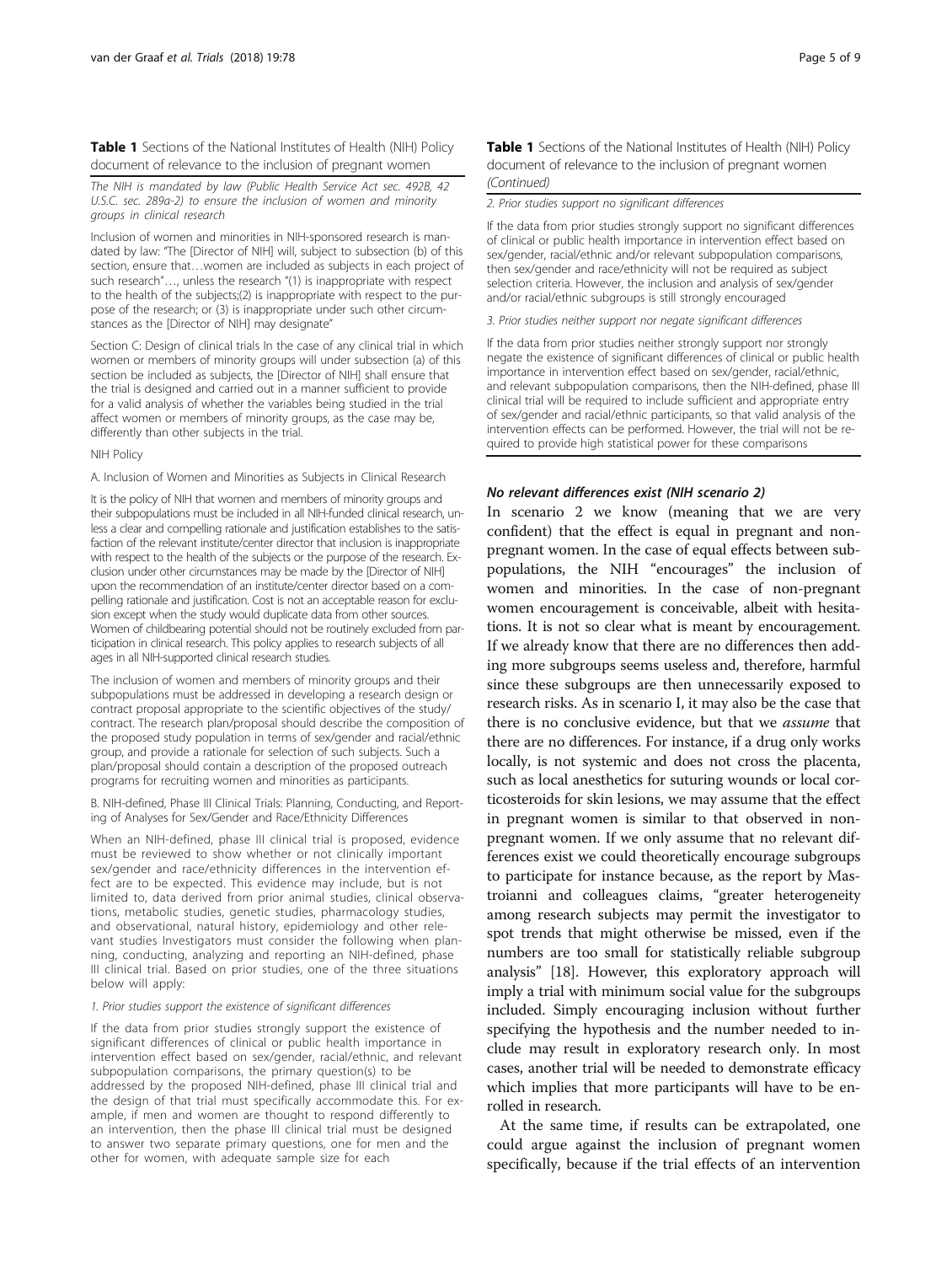are already known, including pregnant women would mean unnecessarily exposing fetuses to potential risks. If the effects of a drug have already been well-studied in non-pregnant women and are known to be applicable to pregnant women, we merely expose pregnant women and their fetuses to research risks. Alternatively, we may assume that there are no differences. Accordingly, a precautionary action would be to err on the side of caution which may result in an automatic referral to scenario 1. Or, if the data to be gathered are primarily safety-related and if it is not necessary to conduct a trial in pregnant women to demonstrate efficacy, it may be preferable to conduct post-marketing studies, use registries, and establish small registry studies to pick up safety signals [[37\]](#page-8-0).

# It is unclear whether differences exist (NIH scenario 3)

In this scenario it is unclear whether differences exist, which is, due to the vast lack of clinical research in pregnant women, currently the most common situation in practice. Data on drug safety and drug dose range are usually lacking and phase III trials should not – but are in practice initiated – based on incomplete information. As we set out in the introduction, earlier phase trials will be necessary to minimize the risks and optimize the benefits when pregnant women can be included in phase III trials. Given the objections, precaution requires referral back to scenario 1, and hence to assume that there are differences and thus to apply scenario 1. In other words, scenario 3 is the factual default, whereas scenario 1 should be the normative default for research with pregnant women. But, erring on the side of caution thus does not mean automatically halting any study in which pregnant women may face risks and thereby "paralyze" the situation. One should weigh the risks of participating in the trial versus the risks of not treating pregnant women, or treating them based on insufficient information. Instead, assuming differences may actually imply the set-up of separate drug trials for pregnant women.

Another option in scenario 3 can be oversampling if prior studies have been conducted but the differences between pregnant and non-pregnant groups are unclear. To understand what oversampling of pregnant women implies, we first have to scrutinize the sufficiency criterion. In scenario 3, the NIH Policy document recommends the inclusion of a "sufficient" number of participants from a specific subpopulation in order to be able to perform a "valid analysis" of the intervention. However, this sufficiency criterion, as such, does not guide researchers on how many participants of a certain subpopulation should be included. Evidently, adding only one or two pregnant women to a population consisting only of women is not a substantial inclusion and cannot be sufficient. What is sufficient very much depends on the research setting. If intervention effects may differ between subgroups of pregnant and non-pregnant women, an estimated overall effect could still be informative for the whole population, be it that it is only informative for a population with similar proportions of pregnant and non-pregnant women. In that case, sufficiency comes down to representativeness in terms of the proportion of pregnant and non-pregnant women. So, if one aims at estimating an effect for a future population of women of whom, say, 5% are pregnant, including 5% pregnant women in a trial would be sufficient. However, if one is actually interested in estimating to what extent effects differ between pregnant and non-pregnant women, a larger sample size is required. Effectively oversampling pregnant women, leading to, for example, 50% pregnant and 50% non-pregnant women, would probably be much more efficient for a study with such an objective. Hence, whether sufficiency comes down to (representative) proportionality or oversampling depends on the research question.

And yet, oversampling pregnant women for phase III research in scenario 3 may be challenging for several reasons. First, recruitment and retention of pregnant women in trials is difficult due to a variety of reasons. One of the reasons concerns the individual risk perception of researchers, research ethics committees, sponsors and pregnant women themselves which plays an important role in the inclusion of pregnant women. Even if the research intervention poses low risks and may potentially benefit the pregnant women, when researchers perceive a trial to pose more than low risks to their patients they may be reluctant to recruit eligible participants (gatekeeping) and pregnant women may be reluctant to participate [\[38\]](#page-8-0). Second, for many drugs used by pregnant women the purpose will often not be to determine differences in efficacy between pregnant women and non-pregnant women but rather to determine aspects such as effectiveness and safety, including birth defects and teratogenicity. For the latter purpose, it is preferable to follow pregnant women over time because some defects may only manifest over the long term. Moreover, irrespective of the sampling approach, trials may be too small to detect important safety signals. Third, even if pregnant women are oversampled in order to make up 50% of the trial participants, trials that aim at estimating *differences* in intervention effects between subgroups usually require a much larger sample size than studies of main effects [\[39](#page-8-0)]. Therefore, also in scenario 3, corrective justice is essential and (inter) national and regulatory agencies have to be found which stimulate the conduct of these projects in pregnant women and the establishment of registries.

# **Discussion**

Fair inclusion of pregnant women means (1) that pregnant women who are eligible are not excluded solely for being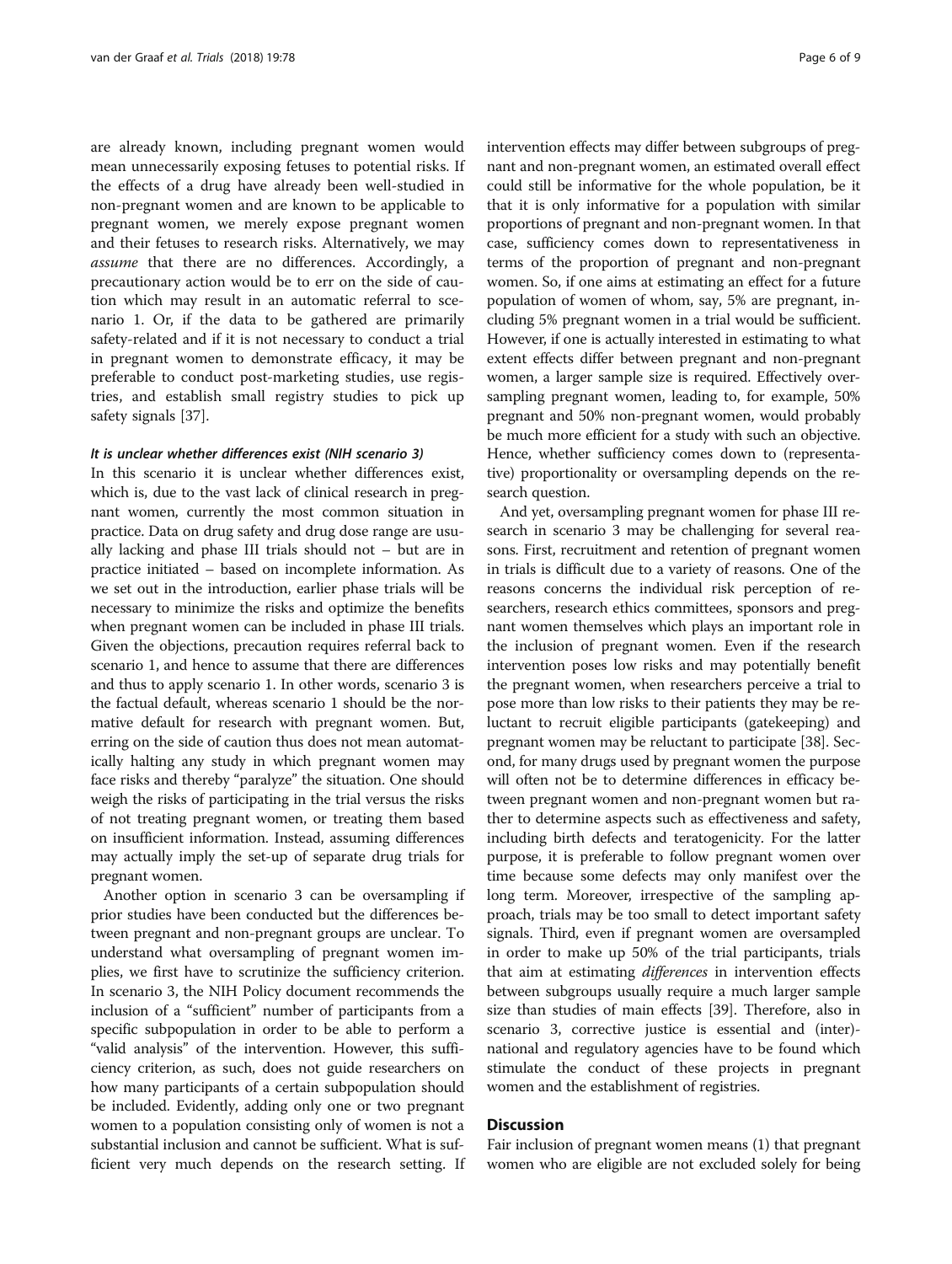pregnant and (2) that the research interests of pregnant women are prioritized, meaning that they ought to receive substantially more attention. The first component of fair inclusion should not be mistaken for routine inclusion in virtually every trial. Fair inclusion has methodological limitations and exclusion can be justified for scientific reasons. We have described three scenarios that outline where scientific considerations should be taken into account. In scenario 1, it is known that intervention effects for pregnant women differ from those for non-pregnant women. We recommend that pregnant women in this scenario should not be included in phase III drug research that consists of non-pregnant women, but to initiate separate trials for pregnant women during phase III or to conduct phase IV and post-marketing studies.

Alternatively, we know that no differences exist (scenario 2), or we are uncertain whether differences exist (scenario 3). In scenario 2, when we know that there are no differences, it may be best to conduct post-marketing studies or to establish registries, such as the pREGnant registry that has been developed by the Netherlands Pharmacovigilance Center Lareb [[40\]](#page-8-0). Also, when we assume rather than know that there are no differences, we should refer back to the default of scenario 1. In scenario 3, when there is no sufficient prior information, which will in most instances be the case, it may be preferable to return to scenario 1 and to conduct separate trials in pregnant women based on scientific and precautionary considerations. If there is prior information but the information does not indicate either differences or no differences, the inclusion of pregnant women should be sufficient, which explicitly should not mean just enrolling only a few pregnant women in a trial. In this scenario, sufficiency boils down to representativeness in terms of the proportion of pregnant and non-pregnant women or to actually oversampling of pregnant women, depending on the actual research question.

Regarding the second component of fair inclusion, our paper has shown that fair inclusion cannot, and should not, be realized at the moment of ethical review of already designed research projects, but rather that fair inclusion requires a joint effort. Due to the current vagueness of the demand to justify exclusion unless scientific reasons exist and the ambiguity as to the level at which and the actors at whom fair inclusion is directed, no group or institution seems to make fair inclusion its sincere priority.

At present, it seems that fair inclusion only comes into play at the moment of ethical review of already designed individual research projects. However, our paper has demonstrated that the establishment of separate trials has to be realized at the earliest phases of research with pregnant women and that the demand to justify the exclusion of pregnant women cannot be bestowed upon individual researchers and research ethics committees, since protocols are not easily adjusted once researchers have planned their study methods and budgets may be restricted. Additionally, researchers that may be willing to include more pregnant women or to develop separate trials will need extra budget to do so. And thus funders and scientific advisory councils must see it as their priority to promote research with pregnant women and to facilitate the research infrastructure [\[18](#page-8-0)]. In this respect, it will also be important to pay more attention to in vitro studies, that currently hardly distinguish between sexes in cell lines and hence contribute to the poor preclinical evidence base for drugs in (pregnant) women.

Moreover, in order to develop truly innovative medications for pregnant women, we cannot rely on investigatorinitiated research only and we have to look at pharmaceutical companies. Pharmaceutical companies may be asked to substantially invest in sex-specific dosage or medications, yet, with the costs involved in research and development on this topic, together with additional packaging, marketing and liability fears, they may, understandably, be reluctant. Their additional risk is that an alternative company will claim equal effectiveness for both men and women for their compound, which may be preferred by physicians and society. The marketing campaign for sexspecific medications could turn out to be detrimental. Nevertheless, this year Ferring Pharmaceuticals launched NOCDURNA with gender-specific doses tailored to men and women. The success of this compound and the success of the gender-specific strategy is to be determined in the coming years.

In addition, the integrated analysis of fair inclusion has demonstrated that in most cases it will be essential to establish separate trials or registries and this is typically an activity that necessitates the involvement of authorities, such as national pharmacovigilance centers or regulatory authorities such as the FDA and EMA. However, although the role of the FDA and EMA is regulatory and they may guide the directions, they cannot require of pharmaceutical companies to conduct separate trials in (pregnant) women, unless it is laid down in a regulation or directive such as the EU regulation, comparable to research with children [\[41\]](#page-8-0). Similar to the Paediatric Regulation in Europe with a Paediatric Committee and the requirements for Paediatric Investigation Plans (PIPs) for marketing approval, the EMA could establish a pregnancy committee and require pregnancy investigation plans if the drug can potentially be used by pregnant women.

Additional stakeholder groups are journal editors and pregnant women themselves. Journal editors could for instance require subgroup analyses from researchers who submit papers to their journal. Currently, this requirement is still a rarity and does not apply to the conduct of separate trials. Pregnant women could associate in patient groups which, in other medical fields, such as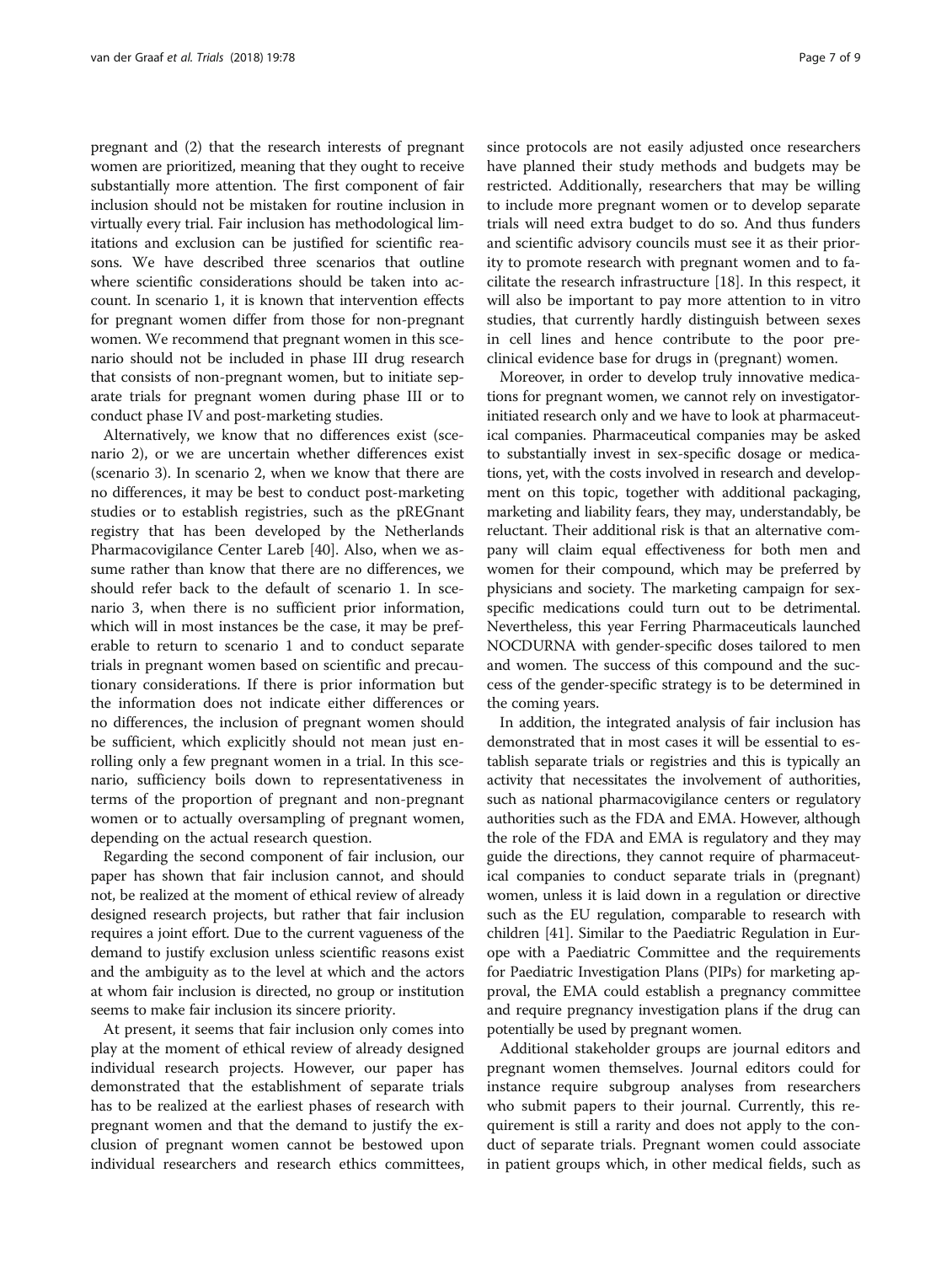<span id="page-7-0"></span>the field of orphan diseases or pediatric research, has had success in stimulating drug development. Without patient groups, radical breakthroughs can only be initiated by others than those whose interests are at stake.

In sum, although it is beyond the scope of this paper to conclusively state whose responsibility it is to ensure corrective justice and to prioritize the health interests of pregnant women in research, our paper shows that fair inclusion of pregnant women in research must primarily be seen as a joint responsibility to further the evidence base for drug use in pregnant women.

# Conclusions

The demand to justify the exclusion of pregnant women from research is not only essential for reasons of equity but also for reasons of corrective justice. Since scientific knowledge on the effects of treatments for the health needs of pregnant women is relatively underrepresented, fair inclusion implies that intensive stimulation of research in this population is justified. Fairness does not imply that pregnant women should be included in virtually every research project. Inclusion of only a few pregnant women in a population of women will not help to determine the effectiveness and safety of a treatment in pregnant women. If pregnant women are included it should be done representatively or they should be oversampled in order to be able to determine a difference in intervention effects between groups of pregnant and non-pregnant women. In the few cases where we may be certain that there are no differences between pregnant and non-pregnant women, we should conduct post-marketing studies or arrange the establishment of registries. But, since evidence is typically limited for the treatment of health conditions that affect pregnant women, we either know, or otherwise have to assume, that pregnant women differ from other subpopulations. Separate trials may then be preferable. The current vagueness of the demand to justify exclusion unless scientific reasons exist seems to indicate that fair inclusion only comes into play at the moment of ethical review of already-designed individual research projects. However, fair inclusion is not only an obligation for individual researchers and research ethics committees. The development of separate trials has to be realized at the earliest phases of research with pregnant women. In addition to researchers and research ethics committees, scientific advisory councils, funders, drug regulatory agencies, pharmaceutical companies, journal editors and others all have a joint responsibility to further the evidence base for drug use in pregnant women.

#### Abbreviations

DES: Diethylstilbestrol; DHHS: Department of Health and Human Services (DHHS); EMA: European Medicines Agency; FDA: US Food and Drug Administration; NIH: National Institutes of Health; ORWH: Office of Research on Women's Health; PIPS: Paediatric Investigation Plans

# Acknowledgements

Not applicable.

# Funding

Funding was provided by the Dutch grant supplier the Netherlands Organization for Health Research and Development (ZonMw), grant number: 113105003.

#### Availability of data and materials

Not applicable.

#### Authors' contributions

RvdG, RG and IZ designed the study and RvdG and IZ drafted the manuscript. KOR, HR, MO and JD made critical revisions to the paper. RvdG, RG, IZ, KR, HR, MO and JD contributed equally to the final version of the manuscript submitted for publication. All authors read and approved the final manuscript.

#### Ethics approval and consent to participate

Not applicable.

#### Consent for publication

Not applicable.

#### Competing interests

The authors declare that they have no competing interests.

#### Publisher's Note

Springer Nature remains neutral with regard to jurisdictional claims in published maps and institutional affiliations.

#### Author details

<sup>1</sup>Department of Medical Humanities, Julius Center for Health Sciences and Primary Care, University Medical Center Utrecht, PO Box 85500, 3508 GA Utrecht, The Netherlands. <sup>2</sup> Laboratory of Experimental Cardiology, University Medical Center Utrecht, Utrecht, The Netherlands. <sup>3</sup> Department of Obstetrics and Gynaecology, Academic Medical Center, Amsterdam, The Netherlands. 4 Julius Center for Health Sciences and Primary Care, University Medical Center Utrecht, Utrecht, The Netherlands. <sup>5</sup>Department of Epidemiology, Julius Center for Health Sciences and Primary Care, University Medical Center Utrecht, Utrecht, The Netherlands.

# Received: 23 July 2017 Accepted: 11 December 2017 Published online: 29 January 2018

#### References

- 1. Chambers CD, Polifka JE, Friedman JM. Drug safety in pregnant women and their babies: ignorance not bliss. Clin Pharmacol Ther. 2008;83:181–3.
- 2. Andrade SE, Gurwitz JH, Davis RL, Chan KA, Finkelstein JA, Fortman K, et al. Prescription drug use in pregnancy. Am J Obstet Gynecol. 2004;191:398–407.
- 3. Mitchell AA, Gilboa SM, Werler MM, Kelley KE, Louik C, Hernández-Díaz S. Medication use during pregnancy, with particular focus on prescription drugs: 1976–2008. Am J Obstet Gynecol. 2011;205:51. e1-51.e8.
- 4. Lupattelli A, Spigset O, Twigg MJ, Zagorodnikova K, Mårdby AC, Moretti ME, et al. Medication use in pregnancy: a cross-sectional, multinational webbased study. BMJ Open. 2014;4:e004365.
- 5. Noah BA. The inclusion of pregnant women in clinical research. 2014.
- 6. Parisi MA, Spong CY, Zajicek A, Guttmacher AE. We don't know what we don't study: the case for research on medication effects in pregnancy. Am J Med Genet Part C Semin Med Genet. 2011;157C(3):247–50.
- 7. Baylis F. Pregnant women deserve better. Nature. 2010;465:689–90.
- 8. Blehar MC, Spong C, Grady C, Goldkind SF, Sahin L, Clayton JA. Enrolling pregnant women: issues in clinical research. Women's Heal Issues. 2013;23:e39–45.
- 9. Lyerly AD, Little MO, Faden R. The second wave: toward responsible inclusion of pregnant women in research. Int J Fem Approaches Bioeth. 2008;1:5–22.
- 10. Kennedy Institute of Ethics. Institute news: The Second Wave Workshop: toward the responsible inclusion of pregnant women in medical research. 2009.
- 11. Little BB. Pharmacokinetics during pregnancy: evidence-based maternal dose formulation. Obstet Gynecol. 1999;93(5 Pt 2):858–68.